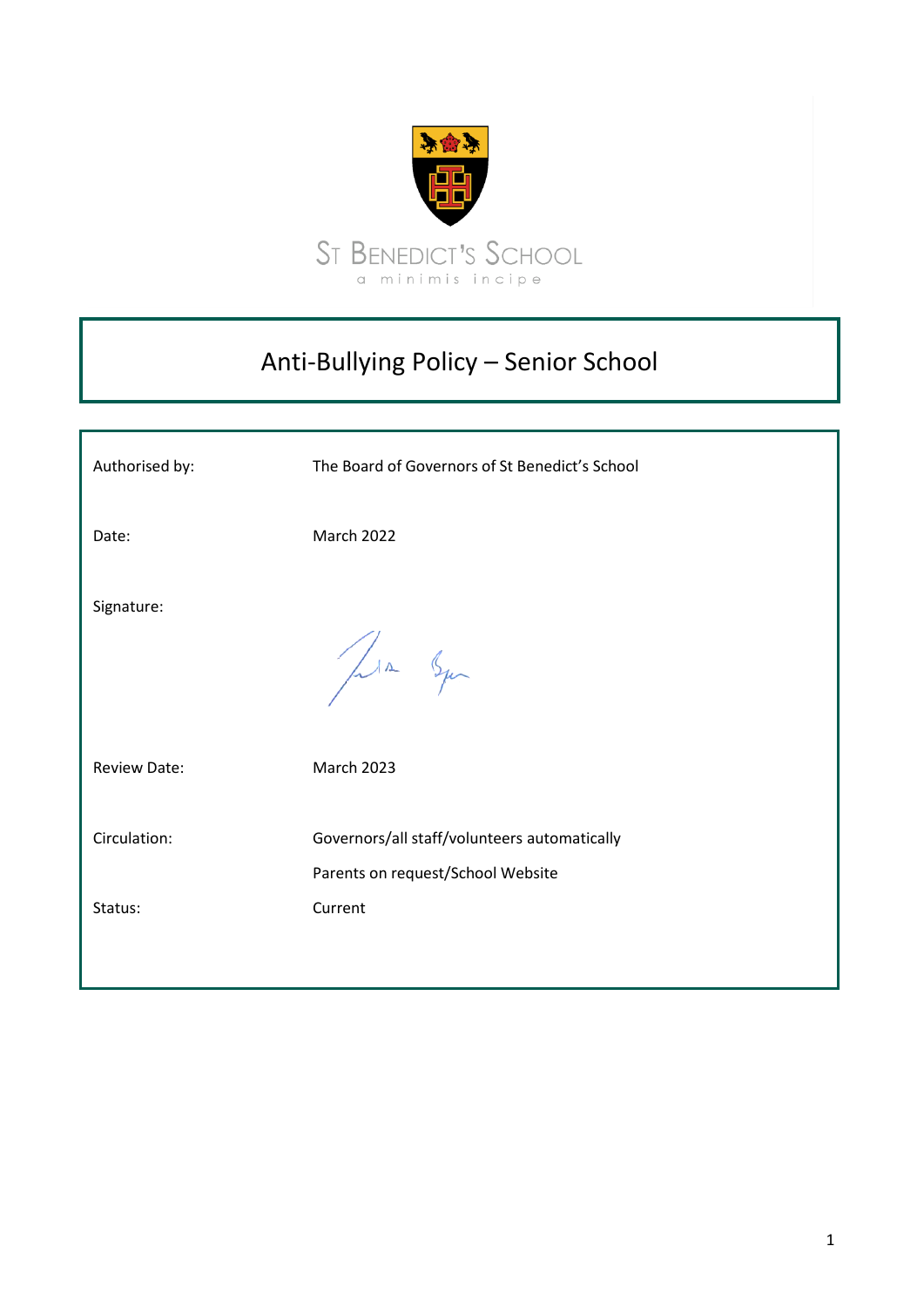# **Contents Page**

# **PAGE**

| $1 \quad$      |                                                                  |  |
|----------------|------------------------------------------------------------------|--|
| $2^{\circ}$    |                                                                  |  |
| 3 <sup>7</sup> |                                                                  |  |
| $\overline{4}$ |                                                                  |  |
| 5              |                                                                  |  |
| 6              |                                                                  |  |
| $7^{\circ}$    | What the School Will Do to Help Students Who Have Been Bullied10 |  |
| 8              |                                                                  |  |
| 9              |                                                                  |  |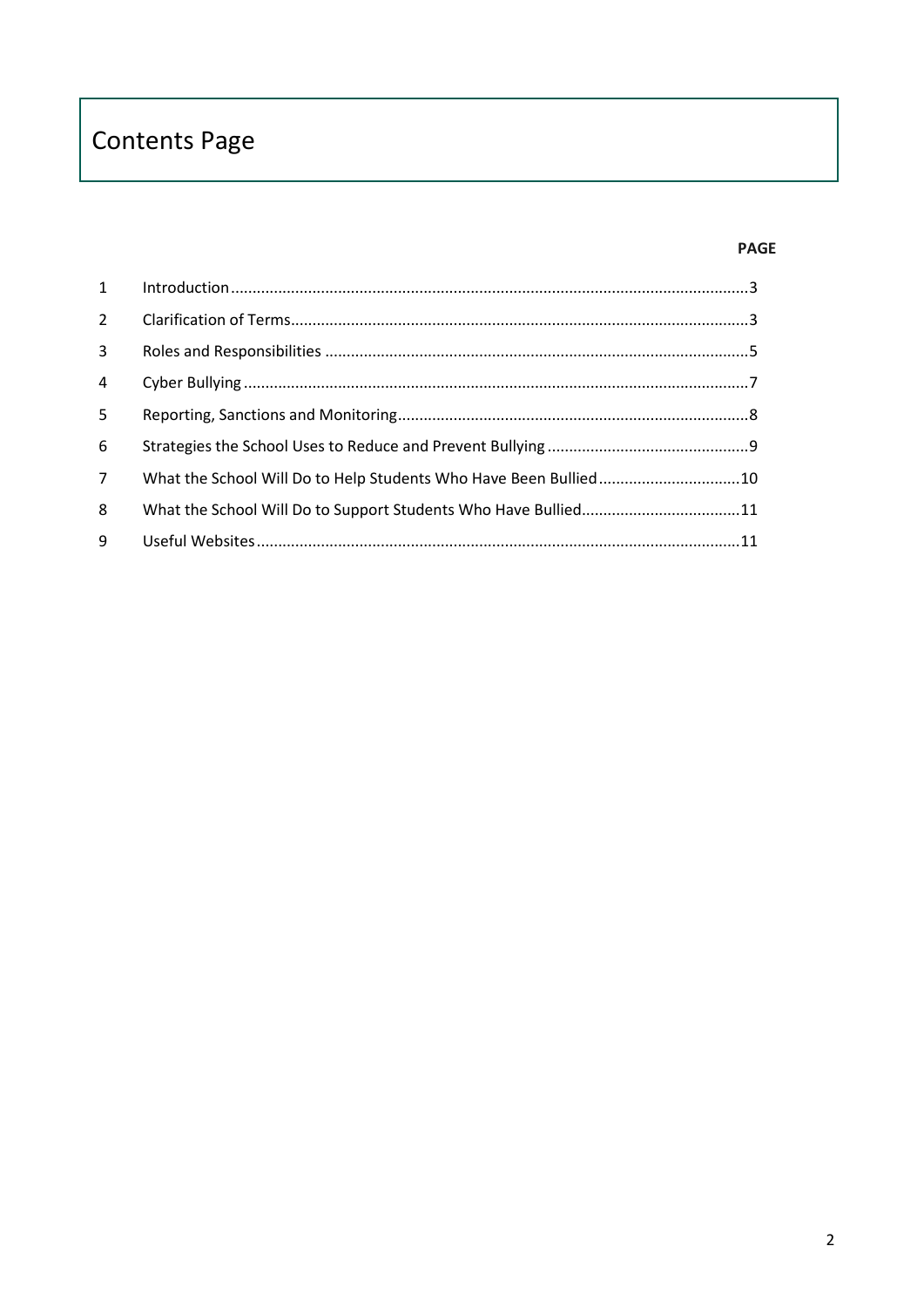*'Love your neighbour as yourself.' No other commandment is greater…*

# <span id="page-2-0"></span>**1 Introduction**

The Education Act 2002, Education and Inspections Act and Equalities Act 2006 all explain the legal responsibility of every school to prevent and tackle bullying. All schools must have a behaviour policy in place and displayed on their website and must also follow anti-discrimination law. This means staff must act to prevent discrimination, harassment and victimisation within the school. In line with this St Benedict's has written this anti-bullying policy, a copy of which is available from the school office and on the school website for parents, staff and pupils to access when and as they wish. The policy takes into account DfE guidance given in 'Preventing and Tackling Bullying: Advice for School Leaders, staff and Governing Bodies (Oct 2017), 'No Place for Bullying' (June 2012).

This policy will help the St Benedict's community ensure this school has a zero-tolerance approach to bullying, and ensure that the school provides an environment where every member of that community has the unconditional right:

- To be valued and respected.
- To feel safe and be healthy.
- To be able to enjoy their time at school and reach their full potential.
- Everyone has the right and responsibility to respect themselves and others by not bullying, and to stand up to bullies, whether they are the victim or they are supporting someone else being bullied.

To ensure that all our students have a safe and secure learning environment St Benedict's will always work towards preventing acts of bullying, harassment, aggression and violence as being unacceptable and opposed to the Gospel principles and Rule of St Benedict upon which the school is based. It is also clear that bullying can result in physical, psychological and emotional damage and, as such, is taken very seriously be St Benedict's.

If such a case arises, the staff at will follow the anti-bullying guidelines laid out in this policy. This will enable staff to:

- Identify children displaying unacceptable behaviour and know how to support them so that they can participate in the school community effectively and positively.
- Keep all other children safe, happy and confident.

Schools have the legal power to make sure pupils behave and do not bully outside of school premises, for example on public transport or in nearby public communal areas. If seen as appropriate the headmaster or staff can choose to report bullying to the police or local council. During school hours, including while pupils are taking part in school visits, after school clubs and in cases of cyber bullying the school has direct responsibility to ensure children feel safe and secure. In line with Keeping Children Safe in Education 2021 staff will always be mindful of the fact that bullying could be seen as a safeguarding issue.

## <span id="page-2-1"></span>**2 Clarification of Terms**

## 2.1 Definition of bullying

A bully is defined as someone who deliberately sets out to hurt, injure, threaten, frighten or isolate another person on more than one occasion. All children have upsets and squabbles; these are not classed as bullying, but any incident is dealt with through the Behaviour Policy and each is taken seriously in their own right.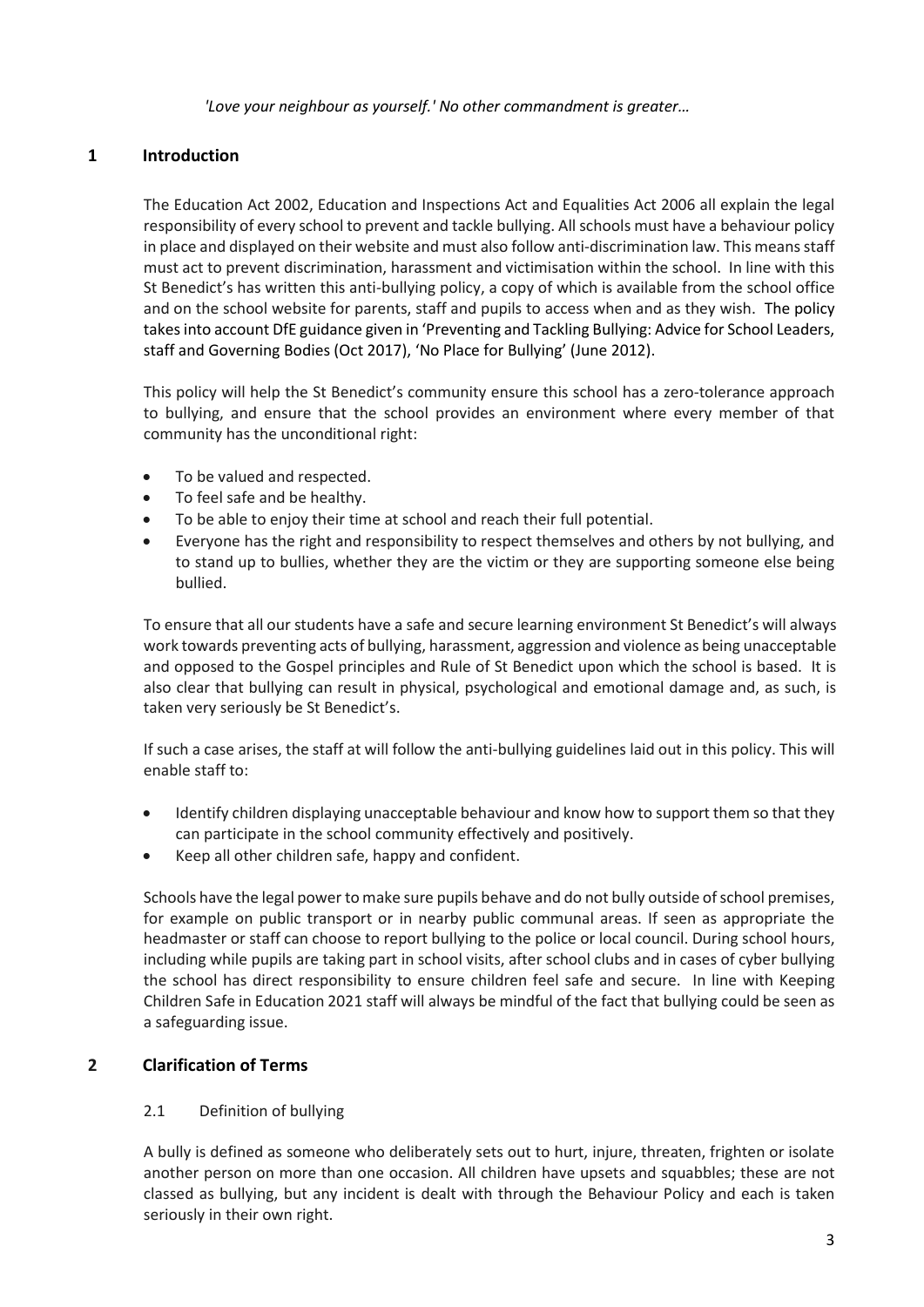## 2.2 Definition of cyber-bullying

Cyber-bullying is the use of technology such as mobile phones, email, chat rooms or social media sites such as Facebook, Twitter and Snapchat to harass, threaten, embarrass, intimidate or target someone. Unlike physical bullying, cyber-bullying can often be difficult to track as the cyber-bully (the person responsible for the acts of cyber-bullying) can remain anonymous when threatening others online, encouraging them to behave more aggressively than they might face-to-face.

## 2.3 Types of bullying

- **Physical**: Deliberately hurting particular people on a regular basis or threatening to do so or taking or damaging their property
- **Verbal:** Deliberately hurting feelings through name-calling etc. This could involve racist, sexist or homophobic remarks or commenting on issues to do with disability or SEN. What some students might see as 'banter' can in fact be very hurtful to another student and students should be mindful of this. Staff should always take this form of bullying seriously and investigate concerns arising from this. This form of bullying can also include gossiping about someone behind their backs.
- **Ostracising:** Making someone feel left out and different by deliberately setting out to exclude them

## 2.4 Types of cyber-bullying

- **Flaming:** Online fights usually through emails, instant messaging or chat rooms where angry and rude comments are exchanged.
- **Denigration:** Putting mean online messages through email, instant messaging, chat rooms, or websites set up to make fun of someone.
- **Exclusion:** Intentionally leaving someone out of a group such as instant messaging, friend sites, or other online group activities.
- **Outing:** Sharing secrets about someone online including private information, pictures, and videos.
- **Trickery:** Tricking someone into revealing personal information then sharing it with others.
- **Impersonation:** Pretending to be someone else when sending or posting mean or false messages online.
- **Harassment:** Repeatedly sending malicious messages to someone online.
- **Cyber-stalking:** Continuously harassing and denigration including threats of physical harm.

## 2.5 Actions NOT considered to be bullying

- Not liking someone.
- Being excluded from a group.
- Arguments.
- Isolated acts of meanness or expression of unpleasant thoughts or feelings regarding others.

## 2.6 Reasons for bullying

Some reasons why children might bully someone include:

- They think it is fun, or that it makes them popular or cool.
- They feel more powerful or important, or they want to get their own way all the time.
- They feel insecure or lack confidence or are trying to fit in with a group.
- They are fearful of other children's differences.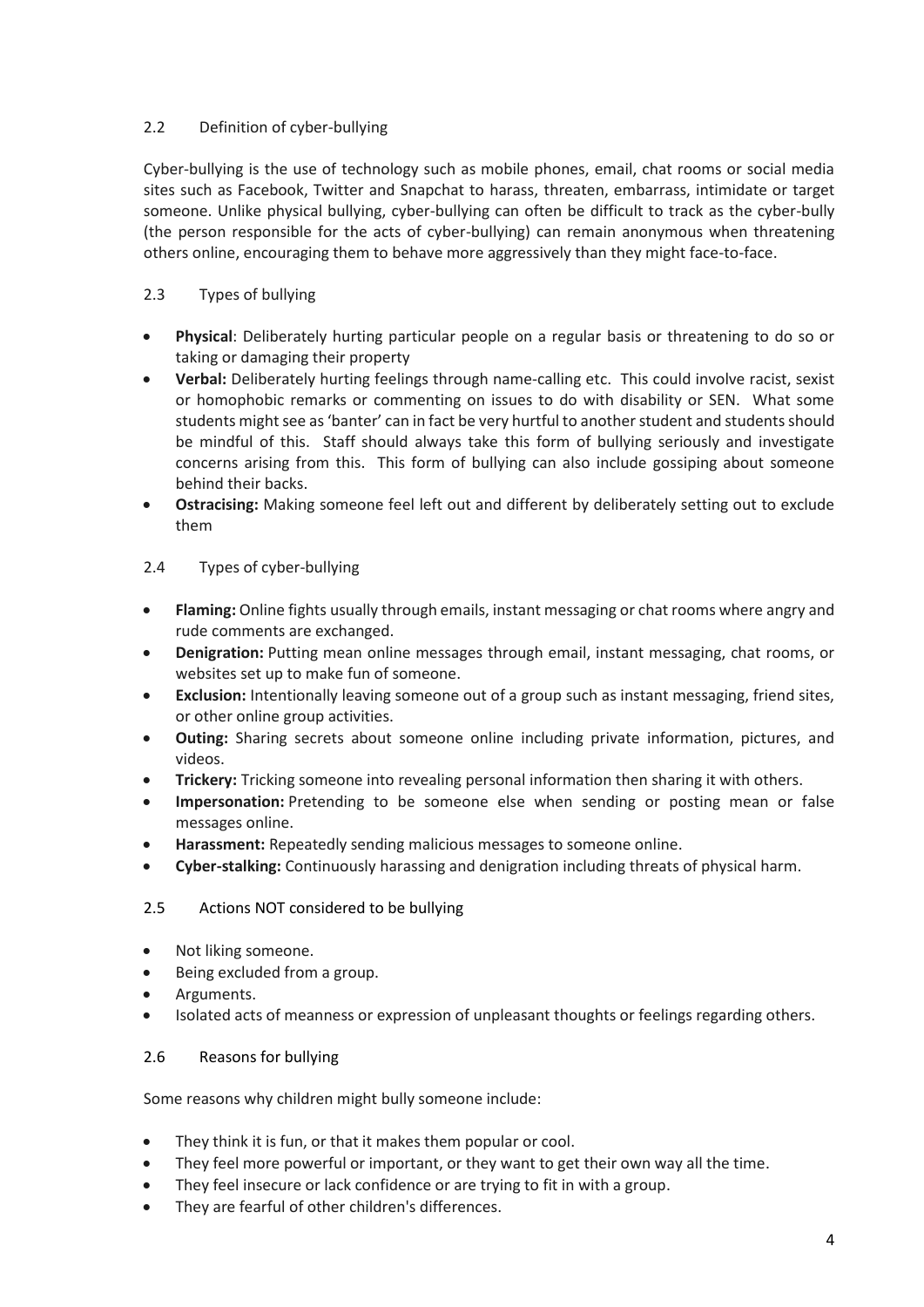- They are jealous of another child.
- They are unhappy.
- They are copying what they have seen others do before, or what has been done to them.

## 2.7 The effects of bullying, and signs to look out for

All forms of bullying cause psychological, emotional and physical stress. Each student's response to being bullied is unique, however some signs that may point to a bullying problem are:

- Unwillingness to go to school.
- Depression and anxiety.
- Increased feelings of sadness, helplessness, decreased self-esteem, loneliness, loss of confidence and unexpected mood swings.
- Loss of interest in activities they used to enjoy.
- Unexplainable injuries.
- Lost or destroyed clothing, books, electronics, or jewellery.
- Frequent headaches or stomach aches, feeling sick or faking illness.
- Changes in eating habits, like suddenly skipping meals or binge eating. Children may come home from school hungry because they did not eat lunch.
- Difficulty sleeping or frequent nightmares.
- Declining grades, loss of interest in schoolwork, or not wanting to go to school.
- Sudden loss of friends or avoidance of social situations.
- Self-destructive behaviour's such as running away from home, harming themselves, or talking about suicide.

## 2.8 Who to turn to if feeling bullied

- Your parents.
- Your friends.
- A mentor.
- A Decan or Sixth Former whom you trust.
- Your form teacher.
- Your Division Head.
- The School Nurse.
- Deputy Heads or Head.
- The school counsellor.
- Any teacher with whom you feel you have a relationship of trust.
- Any other adult who works at the school e.g. a school secretary.
- A helpline or website.

## <span id="page-4-0"></span>**3 Roles and Responsibilities**

## 3.1 The role of Governors

The governing body supports the head teacher in dealing with bullying in the school. The governing body will not condone any bullying at all, and any incidents of bullying that do occur will be taken very seriously, and dealt with appropriately.

The governing body monitors incidents of bullying that occur, and reviews the effectiveness of this policy regularly. The governors require the headmaster to keep accurate records of all incidents of bullying and to report to the governors on request about the effectiveness of the school's antibullying strategies. St Benedict's School monitors its Anti-Bullying policy regularly and reports to the Governors on bullying incidents termly in order to ensure its effectiveness.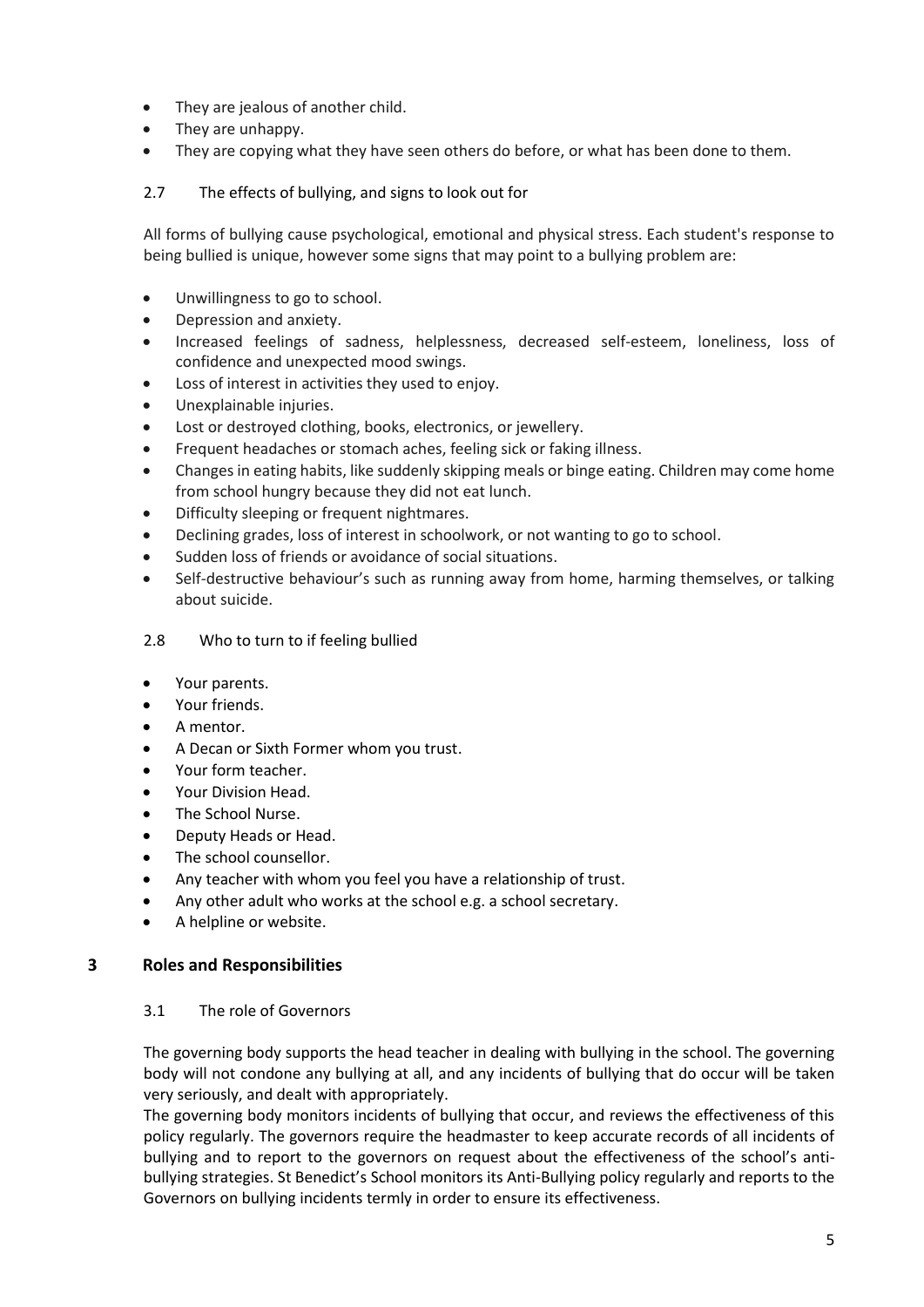The policy is also reviewed at least annually by the Governors.

A parent/carer who is dissatisfied with the way the school has dealt with a bullying incident can make a complaint. The School complaints policy can be accessed from the website.

## 3.2 The role of the Headmaster

It is the responsibility of the headmaster to implement the school's anti-bullying strategy, to ensure that all stakeholders are aware of the school policy, and that they know how to identify and deal with incidents of bullying. The headmaster will ensure that all members of staff receive sufficient training to be equipped to identify and deal with all incidents of bullying.

## 3.3 The role of the staff

Members of staff will do all that they can to eradicate bullying. They will ensure that they follow the school's anti-bullying policy and will do all they can to support a child who is being bullied. All members of staff will routinely attend training that equips them to identify bullying and to follow school policy and procedures with regard to behaviour management.

Staff will use a range of methods to help prevent bullying and to establish a climate of trust and respect for all. Members of staff will keep a vigilant watch on suspected 'bullies'; any incidents will be handled carefully. It is important that the child responsible for initiating the bullying is dealt with appropriately. All suspected cases of bullying should be recorded on MyConcern, and the person dealing with the incident will need to collect all the relevant information so that the correct course of action can be decided on as described below.

## 3.4 Bullying in the workplace

Incidents, where it has been deemed that a member of staff has been bullying a child, will be taken very seriously as a matter of child protection. The headmaster, with the support of the governing body, will deal with this and formal action will be taken where necessary. Such action will also be taken if it is deemed that a member of staff is bullying other members of staff.

In the event of the headmaster being involved in such incidents, reports will be given immediately to the chair of governors who will also take formal action where necessary.

## 3.5 The role of parents/carers

Parents/carers, who are concerned that their child might be being bullied or who suspect that their child may be the perpetrator of bullying, should always contact their child's tutor or division head immediately. It is important to understand that telling teachers about any possible problems, or even suspicions of problems, will be taken seriously but also will not instantly lead to children being publicly identified as being a victim or other children being identified as bullies. Teachers will use information with discretion, and it can be a valuable starting point for them to start investigating possible problems, and often information provided by one parent will be adding into other information that staff already have about bullying problems.

If parents/carers are not satisfied with the action taken they should contact the headmaster. If they remain dissatisfied, they should follow the procedure detailed in the Concerns and Complaints Policy. Even if not immediately concerned for their own children parents can support the school's antibullying policy by actively encouraging their child to be a positive member of the school:

- Show a real interest in your child's social life and in school events.
- Encourage your child to have friends round, to join clubs and to be tolerant and broad-minded towards others.
- Build up your child's self-esteem by emphasising positive features and accepting individual characteristics.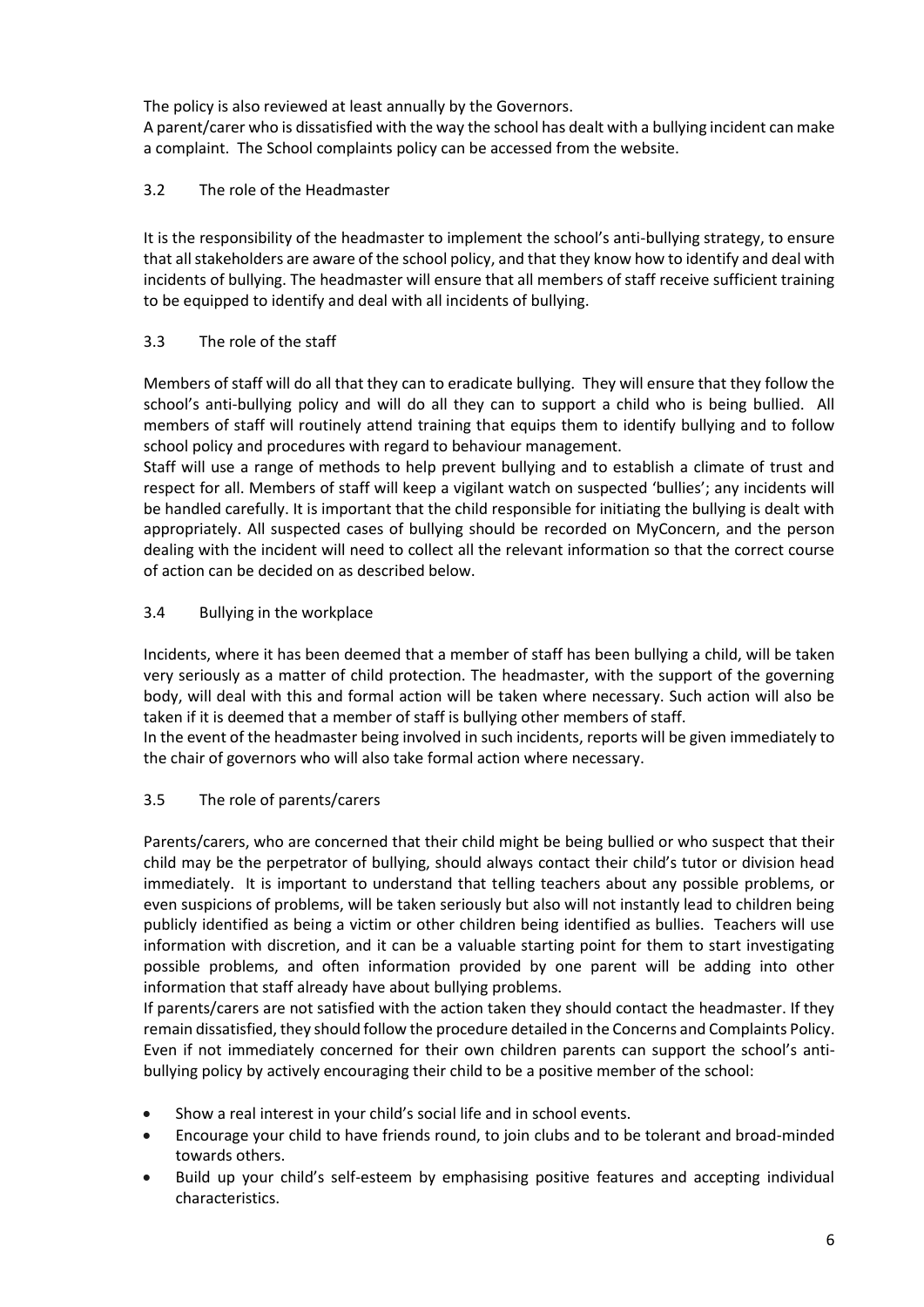- Discuss the school's anti-bullying policy with your child and suggest positive strategies if his/her rights are abused.
- Encourage your child to take action on bullying, but do not tell him/her to retaliate either physically or with name-calling.
- Show an example by being firm but positive and not aggressive in your approach to discipline.
- Confront the possibility that your child may be a bully and be supportive of the school in dealing with this.
- **DO NOT TELL YOUR CHILD THAT BULLYING IS PART OF GROWING-UP OR IMPLY THAT IT IS IN ANY WAY ACCEPTABLE.**
- If your child is being bullied, please **REPORT IT**  then the school will take action.

## 3.6 The role of pupils

Students are strongly encouraged to tell somebody they trust if they are being bullied, and if the bullying continues they must keep on letting people know. Children are taught a number of strategies to help them with this:

- **Tell the bully to stop.** Make it clear that the behaviour is unwelcome and hurtful.
- **Seek help.** Talk to somebody whom you trust.
- **Report it.** St. Benedict's does not tolerate bullying. Trust the school to deal with any incident appropriately and report it to your tutor or assistant tutor or any member of staff who you feel comfortable talking to.

## 3.7 What to do to help prevent bullying of other students

St Benedict's encourages its students to be vigilant for bullying happening to other people, and to challenge it if they do notice it. Students should:

- Care enough to take action, whether you are personally involved or not.
- Intervene at an early stage so that the problem is dealt with before it gets out of hand.
- Have the courage to report bullying
- Do not follow friends when you disagree with what they are doing.
- Learn to be tolerant and broad-minded and to rejoice in individual differences.
- Be aware of the schools anti-bullying policy and give it your full support.
- Sometimes bullies exclude people. If you are popular and have a positive peer-group, try and be inclusive to those who have been or are being victims of bullying.
- Listen to, and ask for advice in, PSHE lessons.
- 3.8 Assurances that teachers can provide about bullying:
- If you have been bullied you are not to blame.
- Nobody deserves to be bullied.
- Everyone is entitled to enjoy school.
- Staying silent solves nothing.
- We are here to help.
- All reported incidents of bullying will be dealt with in accordance with this policy.
- Victims of bullying are treated with care and respect.

## <span id="page-6-0"></span>**4 Cyber Bullying**

Cyber-bullying is treated as seriously as any other form of bullying. In fact cyber bullying can often be worse as it can continue outside school at any place and any time. St Benedict's has a separate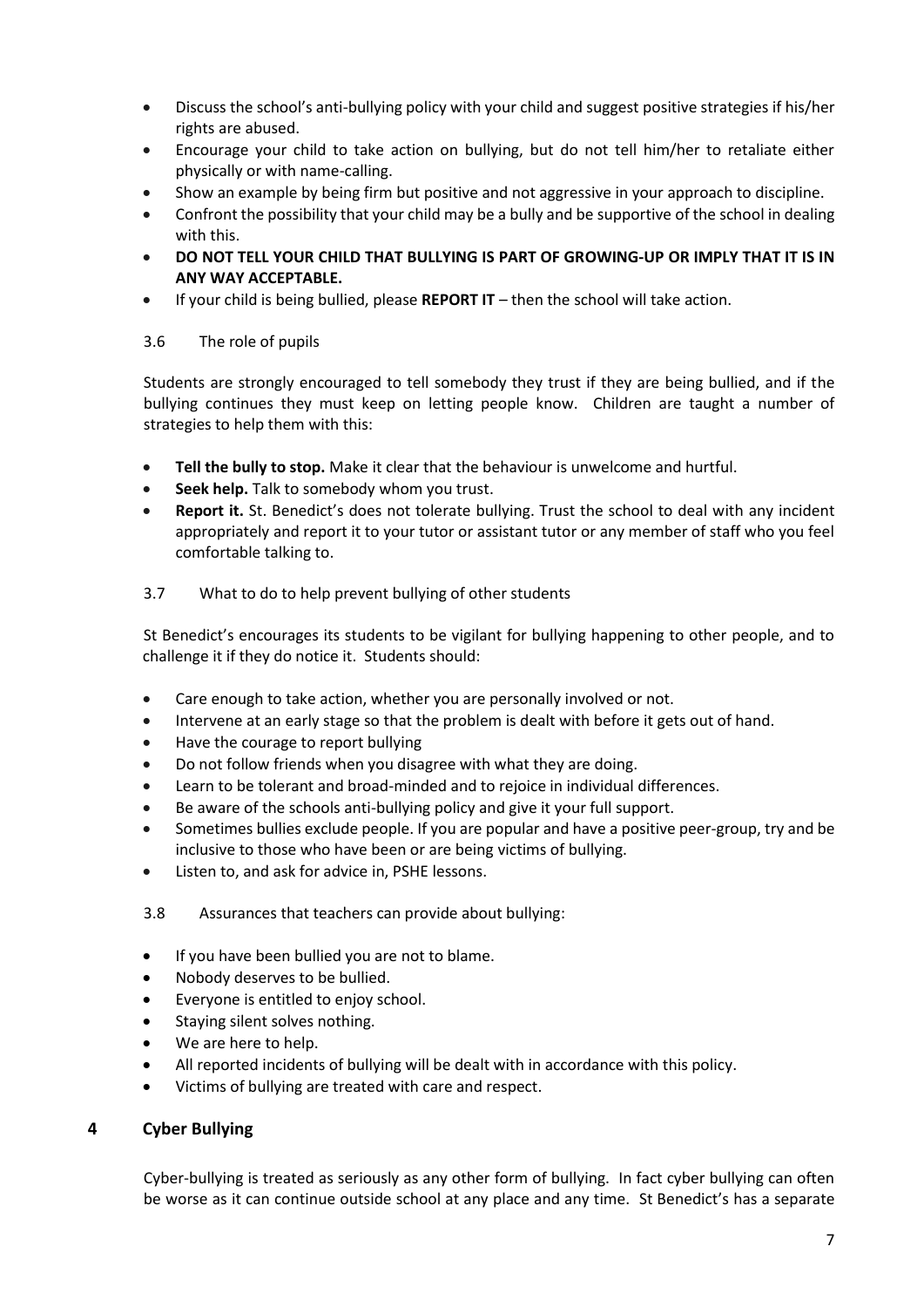policy related to e-safety addressing the use of mobile technology, social media, appropriate online activity, security, access and monitoring procedures in place. The ICT code of conduct is displayed prominently in all ICT classrooms and is explained and discussed with pupils in assemblies, PSHE classes and IT classes.

## <span id="page-7-0"></span>**5 Reporting, Sanctions and Monitoring**

## 5.2 Procedures for staff dealing with bullying

The following steps must be taken when dealing with incidents of bullying:

- If bullying is suspected or reported, the incident will be dealt with immediately by the member of staff who has been approached, or who suspects/observed the bullying.
- A clear account of the incident will be recorded in writing either by the victim or the member of staff recording the victim's verbal statement and added to MyConcern.
- The student's year-group head and tutor must be informed immediately along with the deputy head.
- Parents will be kept informed according to the different stage of bullying as described below.
- Subject teachers will be kept informed and asked to monitor the situation.

## 5.3 The disciplinary structure for responding to Bullying

**It is likely that given the public and permanent nature of most cyber-bullying, that this will often warrant a level 2 sanction from the outset because of its seriousness. It is also important for students to realise that use of photographs of other students may well make the case into a safeguarding issue that needs police involvement.**

#### **WARNING**

If a pupil is beginning to behave in a manner which could develop into or be interpreted as bullying wherever possible a warning will be given. In this way it is hoped that many potentially serious situations will never materialize. However, the warning stage is at the discretion of the School and a pupil involved in a serious instance of bullying will bypass this stage and be placed directly on Stage 1. This stage will be led by the relevant tutor who is responsible for updating SIMS and passing the discipline referral form to the Deputy Head along with the head of year and either director of middle and upper school or the director of sixth form. A note should also be made on *MyConcern* to alert the DSL team who can then decide if the incident should be referred to the Police and/or social services, particularly if the victim is particularly vulnerable.

## **Stage 1**

Where, after due investigation the School is satisfied that bullying occurred, it will be explained to the bully why his behaviour is unacceptable. At this stage positive strategies will be pursued alongside sanctions in order to raise their self-esteem as well as to protect the victim. An Individual Behaviour Plan (IBP) will be agreed and generally a Saturday pastoral detention would be given. It is possible that after a considerable period of time during which the pupil has not only totally desisted from bullying, but also given evidence of positive support of and participation in the anti-bullying policy, that pupil will be removed from Stage 1. However, this is entirely at the discretion of the School and a pupil involved in a further instance of bullying will be placed directly on Stage 2. The action by the School will be confirmed in a letter to the parents which will be attached to the child's SIMs file. This stage will be led by the relevant Division Head who is responsible for updating SIMS and passing the discipline referral form to the Deputy Head. A note should also be made on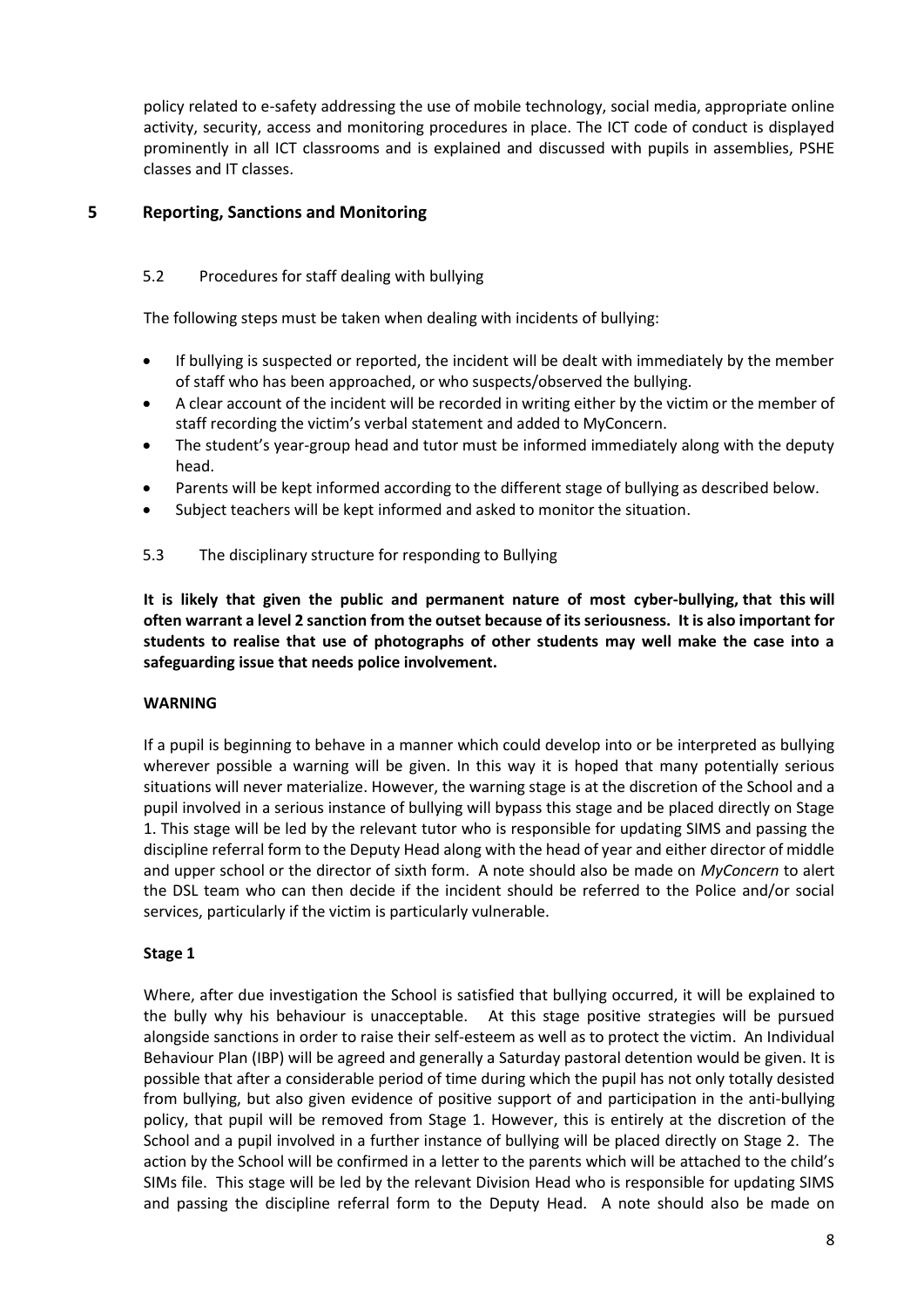*MyConcern* to alert the DSL team who can then decide if the incident should be referred to the Police and/or social services, especially if the victim is particularly vulnerable.

#### **Stage 2**

If the bullying continues, arrangements will be made to minimise contact between bully and victim if this would be seen as helpful. The bully's parents will be called into School to discuss the situation. Moves to Stage 2 will be confirmed in writing and a Saturday detention given. The bully will sign a second IBP promising that the bullying will not be repeated. It will not be possible to be removed from Stage 2 or any subsequent stage. It is envisaged that in most cases these two stages will be sufficient. The action by the School will be confirmed in a letter which will be attached to the child's SIMs file. This stage will be led by the Head of Year who is responsible for updating SIMS and passing the discipline referral form to the Deputy Head. A note should also be made on *MyConcern* to alert the DSL team who can then decide if the incident should be referred to the Police and/or social services, particularly if the victim is particularly vulnerable.

## **Stage 3**

Where no improvement in the bullying takes place, the bully will be excluded from School for a fixed term. Parents will be invited to meet the Deputy Head or the Headmaster. A third and final IBP will be agreed. The action by the School will be confirmed in a letter which will be attached to the child's SIMs file. This stage will be led by the Deputy Head who is responsible for updating SIMS. A note should also be made on *MyConcern* to alert the DSL team who can then decide if the incident should be referred to the Police and/or social services, especially if the victim is particularly vulnerable.

#### **Stage 4**

As a last resort, and when it is clear that the bully consistently endangers the welfare of fellow members of the School community, he/she will be permanently excluded from St Benedict's. The action by the School will be confirmed in a letter which will be attached to the child's SIMs file. This stage will be led by the Headmaster who is responsible for updating SIMS. A note should also be made on *MyConcern* to alert the DSL team who can then decide if the incident should be referred to the Police and/or social services, particularly if the victim is particularly vulnerable. The school file on the student expelled will be forwarded to their new school in line with Keeping Children Safe in Education 2020.

Pupils placed on any Stage of the Anti-Bullying Policy are asked to read and then sign an undertaking to comply with this policy. A parent or guardian and stage leader then countersign. St Benedict's Senior School Anti-Bullying Policy. If a student is already on a level of the school behavior policy, then going onto a stage of the school anti-bullying policy will generally put them onto the next level of the school behavior policy as well.

## <span id="page-8-0"></span>**6 Strategies the School Uses to Reduce and Prevent Bullying**

St Benedict's expects a high standard of behaviour at all times. We aim to provide a safe and caring environment for everybody and have adopted a range of strategies to prevent and reduce bullying, to raise awareness of bullying and support victims and those displaying bullying behaviour alongside our overarching Anti-Bullying policy:

• Our staff have appropriate training in the principles of the school anti-bullying policy and their legal and professional duties. Specific training is provided so that staff understand the needs of their pupils, including those with special educational needs or disabilities, and lesbian, gay, bisexual and transgender (LGBT) pupils and 'Looked after children'.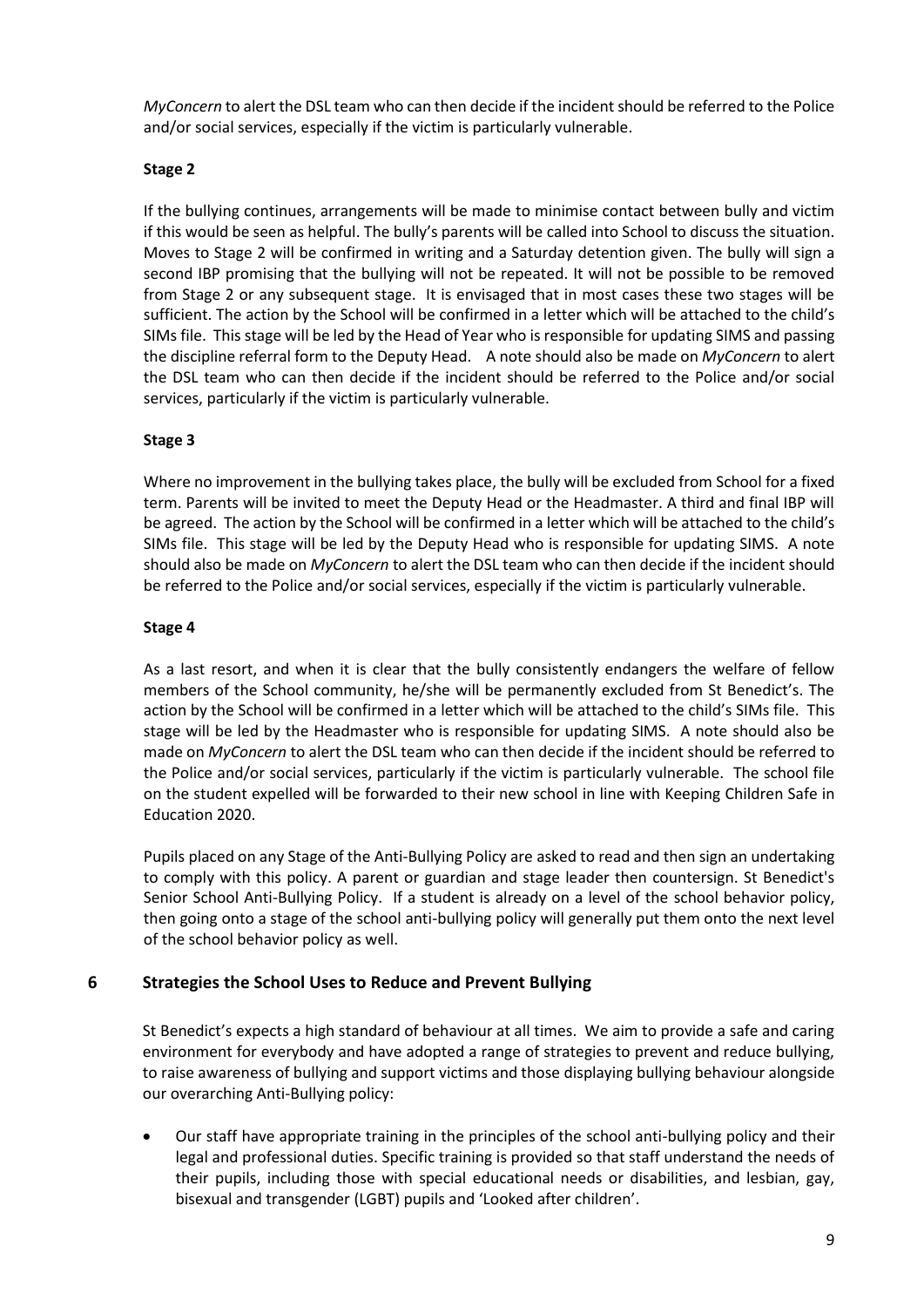- All pupils are treated fairly in accordance to the 2010 Equality Act and all reasonable adjustments are made in dealing with bullying for pupils with SEND.
- Every student has a dedicated tutor who sees them at morning registration, at lunchtime, and at dismissal at the end of the school day. They are the central point of the pastoral care for the students along with the head of year who has overall pastoral supervision of each year group. During the school day there is supervision by school staff of all play areas at lunchtimes and breaks.
- We provide information to all parents on the symptoms of bullying and the steps to take if the suspect their child is being bullied. Particular care is taken to ensure that parents are well informed about the possibility of cyber bullying. The school will always contact the parents of both the child being bullied and the bully when cases of bullying are discovered.
- There is a clear policy of mobile phones not being permitted to be used during school hours unless directly requested by a classroom teacher for academic reasons (research or taking pictures of prep or classwork).
- We consistently promote of the school's code of behaviour which requires all pupils to respect the rights of others and which is on display in every classroom: in particular, the clear message that unkindness and bullying has no place at St Benedict's is strongly. Each year the school take Anti-Bullying Week as its theme for the week.
- The sixth form decans who are trained at the start of the year take on a pastoral role with students from the younger years. There is also a school council with students from every year group. They are encouraged to raise any concerns about bullying in their discussions. There is annual consultation with the Student Council on student behaviour and bullying.
- During assemblies and PHSE lessons there is time to discuss and explore bullying issues with the children. These times are also used to raise awareness of cyber bullying and teaching children to safely use technology (including mobile phones, email, internet)
- All websites accessed in school are screened. This software screens the language used in all documents, emails and websites. Rude or offensive emails, websites, documents are sent to the senior deputy head who will work with the tutors and heads of year of those involved to take action on this.
- All instances of bullying are recorded on MyConcern as well as on a central record of bullying kept by the deputy head. There will be a biannual audit and analysis of incident logs and interventions to continually improve practice.
- The DSL's of St Benedict's are experienced at working with the Ealing Council and other external agencies including police and children's services as appropriate and will pass on bullying concerns that also might be safeguarding concerns as appropriate.
- St Benedict's liaise with feeder schools and pastoral leaders to ensure that records are appropriately passed on to manage pupil's transition between the various stages of their education.

## <span id="page-9-0"></span>**7 What the School Will Do to Help Students Who Have Been Bullied**

Staff will support all pupils who are bullied. This means being alert to the effect any form of bullying can have and being especially alert to where it may have a severe impact.

The nature and level of support will depend on the individual circumstances and the level of need. These can include:

- A quiet word from a teacher that knows the pupil well, especially if they feel under pressure to find them a buddy.
- Asking the pastoral team (Pastoral Leader, Designated Safeguarding Lead, and SS Counsellor) to provide support.
- Providing formal counselling with agreed referral from parents.
- To arrange a phased return to school.
- To find them things to do at break and lunchtime so they are not alone.